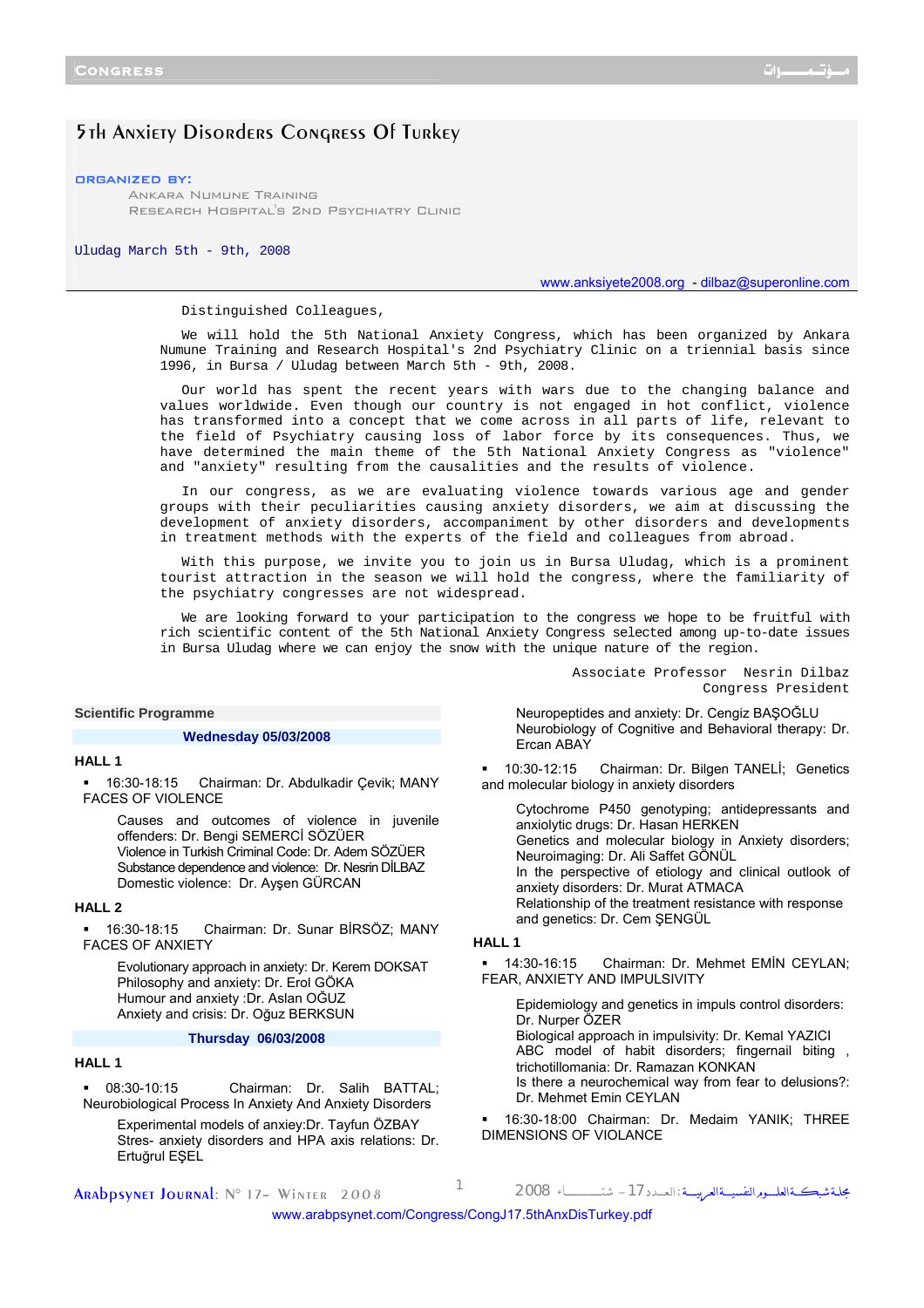Historical and epidemiological dimension of violence: Dr. Ali BABAOĞLU

The place of violance in psychiatry: Dr. Aytül Gürsu Hariri Psychodinamic dimension of violence: Dr. Peykan GÖKALP

Violence, war and anxiety: Ali Kadhim AL-SHAMARİ, Md. Prevention of violence in psychiatric clinics: Dr. Medaim YANIK

## **HALL 2**

 08:30-10:15 Chairman: Dr. Nesrin DİLBAZ; NEW DEVELOPMENTS OF ANXIETY DISORDERS; WHAT?S ON HORIZON

Predictors of treatment response in anxiety disorders: Dr. Oğuz KARAMUSTAFALIOĞLU

The role of glutamin in the treatment of anxiety disorders: Dr. Ali ÇAYKÖYLÜ

Anticonvulsants in the treatment of anxiety disorders: Dr. Nesrin DİLBAZ

New choices in treatments of anxiety disorders and depression: Dr. Simavi VAHİP

 10:30-12:15 Chairman: Dr. Hamdullah AYDIN ; SLEEP DISORDERS AND ANXIETY; WHAT PSYCHIATRISTS NEED TO KNOW

Relationship of behavior and cognition with sleep and dreams: Dr. Hamdullah AYDIN

Night terrors: From anxiety to sleep disorders: Dr. Yasemen TANER

Are sleep disorders risk factors for anxiety, depression and substance dependence?: Dr. Fuat ÖZGEN Understanding of neuronal pathways: new objectives

in the treatment of insomnia: Dr. Zerrin PELİN The cognitive and behavioral model of insomnia: Dr. Selçuk ASLAN

## **HALL 2**

 14:30-16:15 Chairman: Dr. Mesut ÇETİN ; POSTTRAUMATIC STRESS DISORDER IN MANY FACES

> The risk factors for PTSD: Dr. Ayhan ALGÜL The neurobiology of trauma: Dr. Ümit Başar SEMİZ PTSD and dissociation: Dr. Mesut CETİN THe predictors of prognosis in PTSD: Dr. Alpay ATEŞ Innovations in the farmacotherapy of PTSD: Dr. Ali DORUK

 16:30-18:15 Chairman: Dr. Ayça GÜRDAL KUEY; EATING DISORDERS

Conceptual approach to eating disorders: Dr. Buket CİNEMRE The importance of anorexia nervosa: What?s the management diffuculties?: Dr. Ayça GÜRDAL KUEY Neurobiology and imaging in eating disorders: Dr. Nuray ATASOY What is anorexia nervosa; OCD, obsessive compulsive personality disorders or none of these:

Dr. Fulya MANER

 18:15-19:30 Future classifications of anxiety disorders; OCD, towards DSM-V; ZOHAR, Md.

## **Friday 07/03/2008**

## **HALL 1**

 08:30-10:15 Chairman: Dr. Aytekin ÖZŞAHİN; SOCIAL ANXIETY DISORDERS

٠

Gender differences in Social Anxiety Disorder : Dr. Hatice GÜZ

Developmental psychopathology in Social Anxiety Disorder: Dr. Hatice AKSU

Assesment and treatment of specific fobias: Dr. Ali DORUK

Social skill training and social effectiviness group treatment in Social Anxiety Disorder: Dr. Nesrin DİLBAZ

 10:30-12:15 Chairman: Dr. Oğuz: Karamustafalioğlu; Unmet Needs Of Anxiety Disorders

Is the seperation anxiety a diffrent diagnosis in adults?: Dr. Tunç ALKIN

Assesment and treatment of Nocturnal Panic Attacks: Dr. Ayhan KALYONCU

Anxiety disorders in the children of adults with panic disorder: Dr. Suna TANELİ

Bipolar disorder III: Are the antideppressants unique cause of Bipolar III? Depression, anxiey and beyond: Dr. Haluk. A. SAVAŞ

 14:30-16:15 Chairman: Dr. Selçuk KIRLI; POSTTRAUMATIC STRESS DISORDER

The assesment of malingering in PTSD: Dr. Mustafa BİLİCİ Shame and guilt in PTSD: Dr. Nilgün TAŞKINTUNA The relation of sleep and trauma: Dr. Sinan YETKİN Benzodiazepines in the treatment of PTSD and anxiety disorders: Dr. Ertan TEZCAN

Sexual violence: Touafek SAMİRA, Md.

 16:30-18:15 Chairman: Dr. İlkin İÇELLİ; RECENT APPROACHES IN GERIATRIC PEOPLE IN ANXIETY **DISORDERS** 

The epidemiology of anxiety disorders among elderly people: Dr. Orhan DOĞAN

Depression and anxiety comorbidity in the elderly: Dr. Engin EKER

Anxiety semptoms in the elderly: Dr. Yusuf SİVRİOĞLU Pharmacological options in anxious and depressed patients: Dr. Işın BARAL KULAKSIZOĞLU

#### **HALL 2**

 08:30-10:15 Chairman: Dr. Cahide AYDIN; Attentiondeficit/hiperactivity disorder in children, adolescent and adults

ADHD and anxiety disorders comorbidity in chidren: Dr. Bengi SEMERCİ SÖZÜER Attention-deficit/hyperactivity disorder and substance abuse Comorbdity in adults : Dr. Demet Dankı ERKEN Attention-deficit/hyperactivity disorder and impulsivity: Dr. Cahide AYDIN Innovative strategies in the management of Attention-

deficit/hyperactivity disorder : Dr. Yankı YAZGAN

 10:30-12:15 Chairman: Dr. Efser KERİMOĞLU; CHILDHOOD ANXIETY DISORDERS I

Recognition and assesments of anxiety disorders in children: Dr. Efser KERİMOĞLU Anxiety in children with medical illness: Dr. Ümran TÜZÜN Family-attachment, functionality and belief systems of family in the anxiety disorders of childhood: Dr. Emine KILIÇ